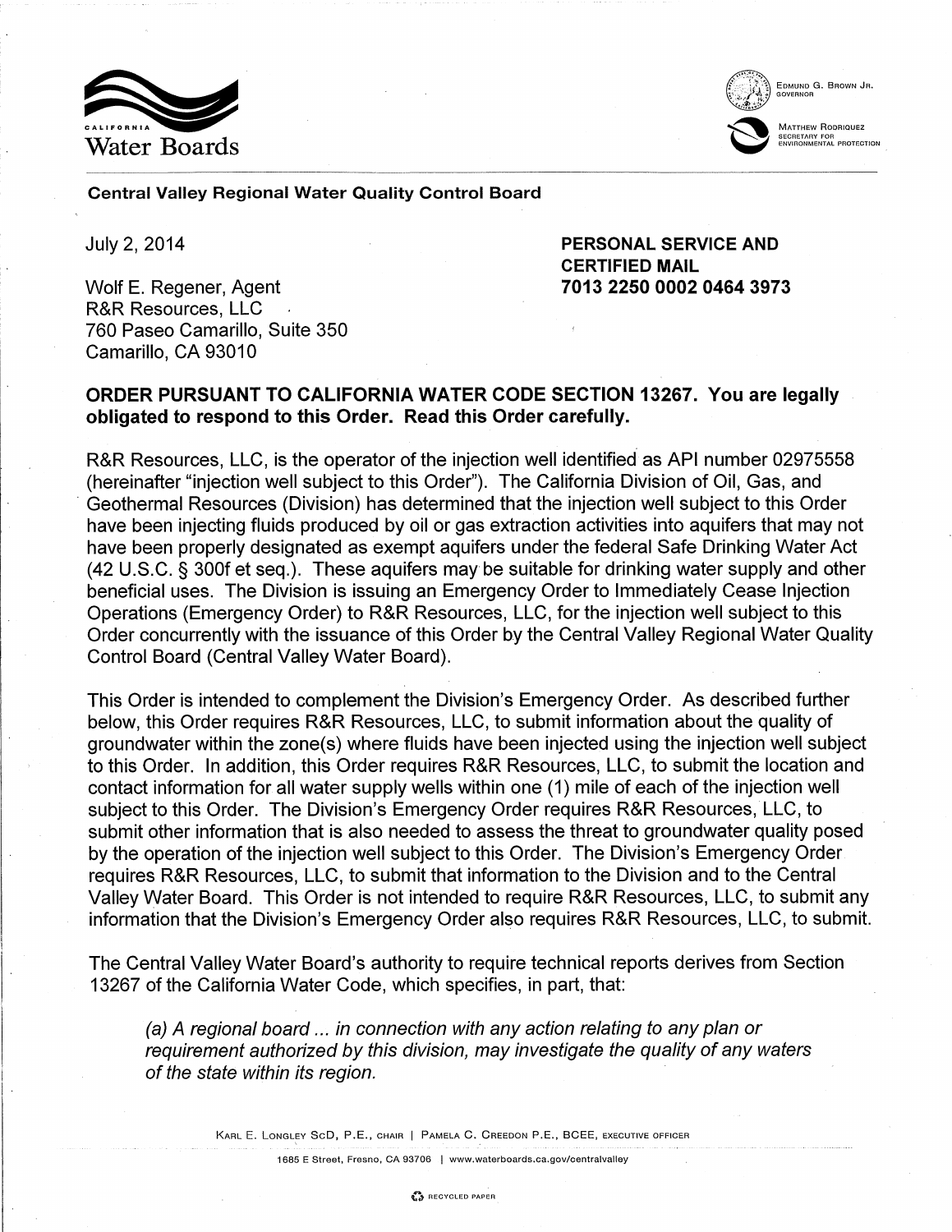i.

(b)(1) In conducting an investigation specified in subdivision (a), the regional board may-require that any person who has discharged, discharges, or is suspected of having discharged or discharging, or who proposes to discharge waste within its region... that could affect the quality of waters within its region shall furnish, under penalty of perjury, technical or monitoring program reports which the regional board requires. The burden, including costs, of these reports shall bear a reasonable relationship to the need for the report and the benefits to be obtained from the reports. In requiring those reports, the regional board shall provide the person with a written explanation with regard to the need for the reports, and shall identify the evidence that supports requiring that person to provide the reports.

The Central Valley Water Board is concerned about the potential threat to human health and potential impacts to water quality posed by the discharge of waste associated with the injection of fluids into aquifers that were not properly designated as exempt aquifers under the federal Safe Drinking Water Act and that may be suitable for drinking water supply and other beneficial uses. The technical information and reports required by this Order are necessary to assess the potential threat to human health and potential impacts to water quality. The need to understand the potential threat to human health and potential impacts to water quality justifies the need for the information and reports required by this Order. Based on the nature and possible consequences of the discharges of waste, the burden of providing the required information, including reporting costs, bears a reasonable relationship to the need for the report, and the benefits to be obtained. R&R Resources, LLC, is required to submit this information and reports because it is the operator of the injection well subject to this Order.

### **Under the authority of California Water Code section 13267, the Central Valley Water Board hereby orders R&R Resources, LLC, to:**

**1. By 11 July 2014,** submit a work plan that adequately describes the procedures to collect a representative groundwater sample from the injection zone(s) for the injection well subject to this Order. **By 1 August 2014,** submit a technical report with the analyses of each of the groundwater samples, in accordance with the water quality analysis and reporting requirements contained in Attachment A to this Order.

Note: If a representative sample cannot feasibly be collected from one or more of the injection zones for the injection well subject to this Order within the required timeframe (e.g., due to constraints posed by the design of the injection well), then **by 18 July 2014,** submit a technical report demonstrating that collection of a representative sample from those injection zones is not feasible within the required timeframe, and proposing an alternative sampling procedure and expeditious time schedule for obtaining a representative sample of groundwater from those injection zones. Alternative sampling procedures and time schedules are subject to approval by the Assistant Executive Officer of the Central Valley Water Board.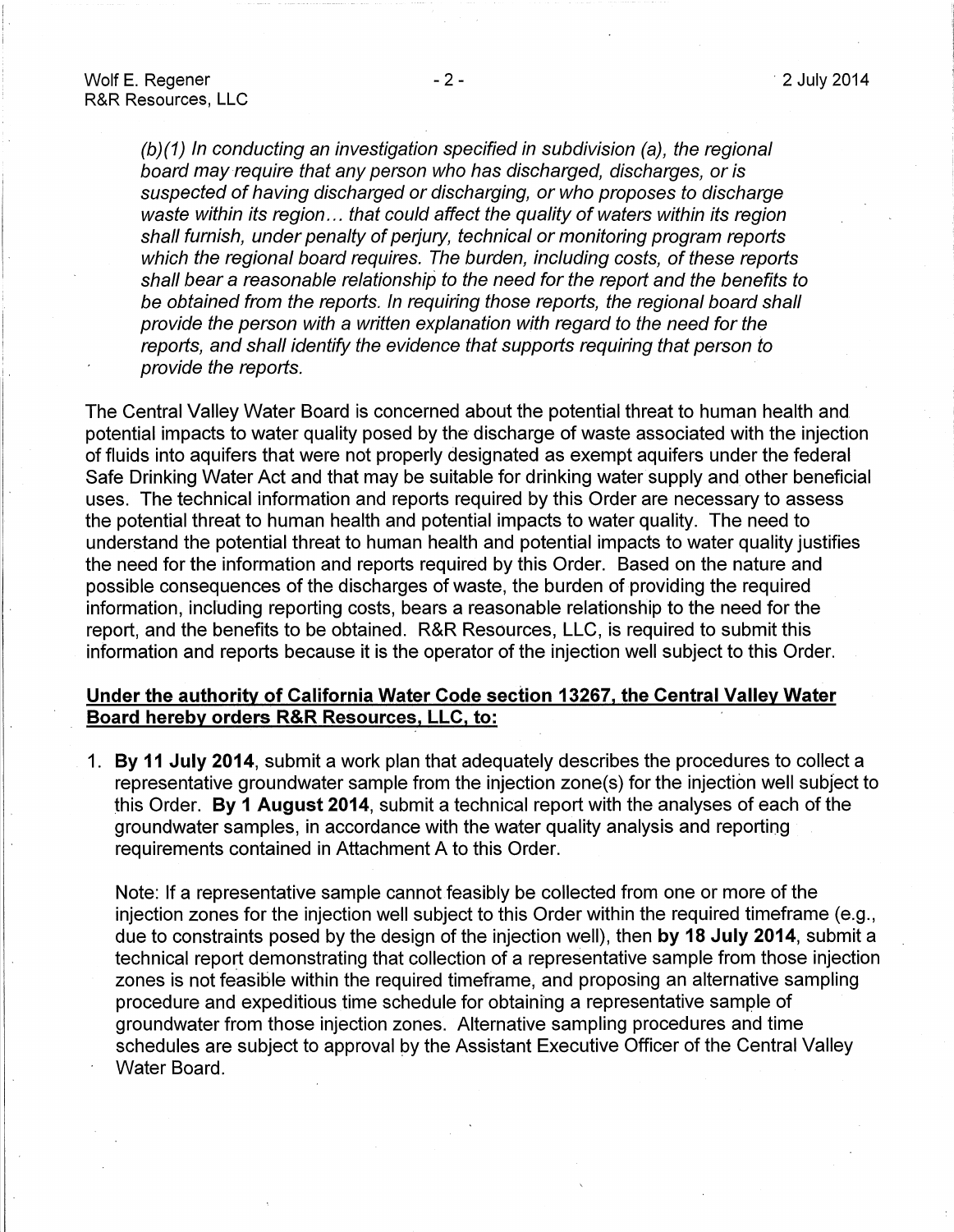I.

- 2. **By 1 August 2014,** submit all previously-obtained analytical data for fluid samples collected from any injection zones within one (1) mile of the injection well subject to this Order.
- 3. **By 1 August 2014,** submit a technical report containing the following:
	- A. A list and location map of all water supply wells within one mile of the injection well subject to this Order.
	- B. All available information for each identified water supply well, including the well owner name and contact information; type of well (i.e., domestic, irrigation, industrial, etc.); status (i.e., active, idle, etc.); well construction; borehole geophysical logs; and all analytical results for any water sample(s) collected from each water supply well. Notify Central Valley Water Board staff within 24 hours upon determination that any water supply well information cannot be obtained from the California Department of Water Resources because it is confidential.

Submissions pursuant to this Order must include the following statement signed by an authorized representative of R&R Resources, LLC:

"I certify under penalty of law that I have personally examined and am familiar with the information submitted in this document and all attachments and that, based on my inquiry of those individuals immediately responsible for obtaining the information, I believe that the information is true, accurate, and complete. I am aware that there are significant penalties for submitting false information, including the possibility of fine and imprisonment."

The failure to furnish the required report, or the submission of a substantially incomplete report or false information, is a misdemeanor, and may result in additional enforcement actions, including issuance of an Administrative Civil Liability Complaint pursuant to California Water . Code section 13268. Liability may be imposed pursuant to California Water Code section 13268 in an amount not to exceed one thousand dollars (\$1 ,000) for each day in which the violation occurs.

Any person aggrieved by this Order of the Central Valley Water Board may petition the State Water Resources Control Board (State Water Board) to review the action in accordance with California Water Code section 13320. The State Water Board must receive the petition by 5:00 p.m., within 30 days after the date of this Order, except that if the thirtieth day following the date of this Order falls on a Saturday, Sunday, or state holiday, the petition must be received by the State Water Board by 5:00 p.m. on the next business day. Copies of the law and regulations, and instructions applicable to filing petitions, may be found at http://www.waterboards.ca.gov/public notices/petitions/water quality/index.shtml, or will be provided upon request.

By 9 July 2014, you must contact Dane S. Johnson of this office at (559) 445-5525 to discuss your proposed work plan and technical report.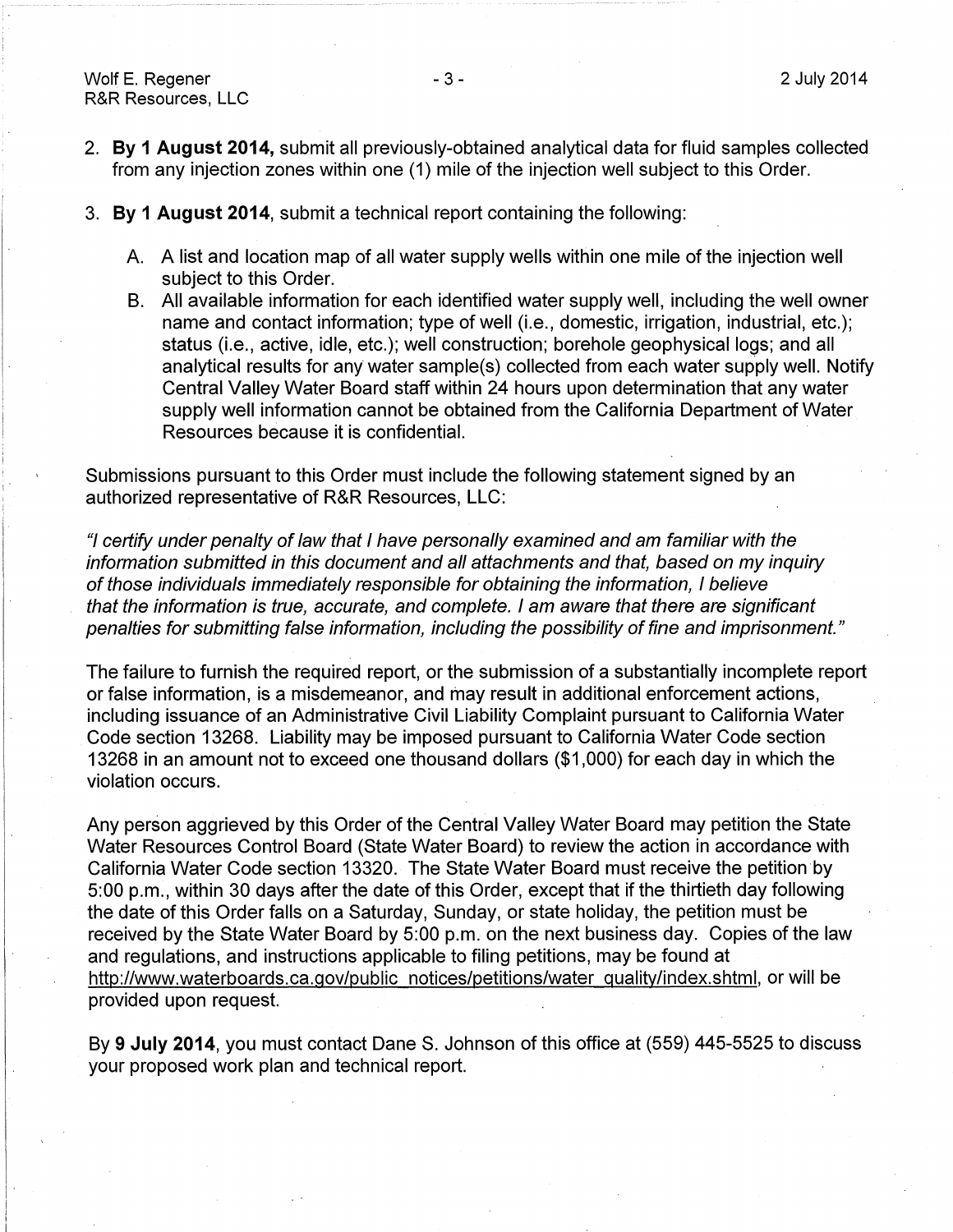Wolf E. Regener R&R Resources, LLC

All required technical information must be submitted to the attention of:

Dane S. Johnson Central Valley Water Board 1685 E Street Fresno, CA 93706

In addition, all information is to be copied to the Division, to the attention of:

Steven R. Bohlen, State Oil and Gas Supervisor Department of Conservation, DOGGR 801 K Street Sacramento, CA 95814-3500

Based on the information submitted in the work plan and/or technical report, additional information or action may be required.

Be advised that sections 13260 and 13264 of the California Water Code require any person who proposes to discharge waste that could affect waters of the state to submit a Report of Waste Discharge for any new discharge or change in the character, volume, or location of an existing discharge. Fluids produced by oil or gas extraction activities that can no longer be disposed of in the injection well subject to this Order cannot be discharged to land or waters of the state prior to the issuance of Waste Discharge Requirements, and cannot be discharged to waters of the United States prior to the issuance of an National Pollutant Discharge Elimination System (NPDES) Permit. Failure to comply with these requirements may constitute a misdemeanor under Water Code section 13265 or a felony under Water Code section 13387, and may also subject R&R Resources, LLC, to judicial or administrative civil liabilities. It is strongly recommended that you contact Central Valley Water Board staff to discuss any proposed changes to the discharge of the fluids that had previously been disposed of in the injection well subject to this Order.

Any questions regarding this matter should be directed to me at (559) 445-5116 or at Clay.Rodgers@waterboards.ca.gov.

Olay L. Poolgers

Clay L. Rodgers Assistant Executive Officer

Enclosure: Attachment A